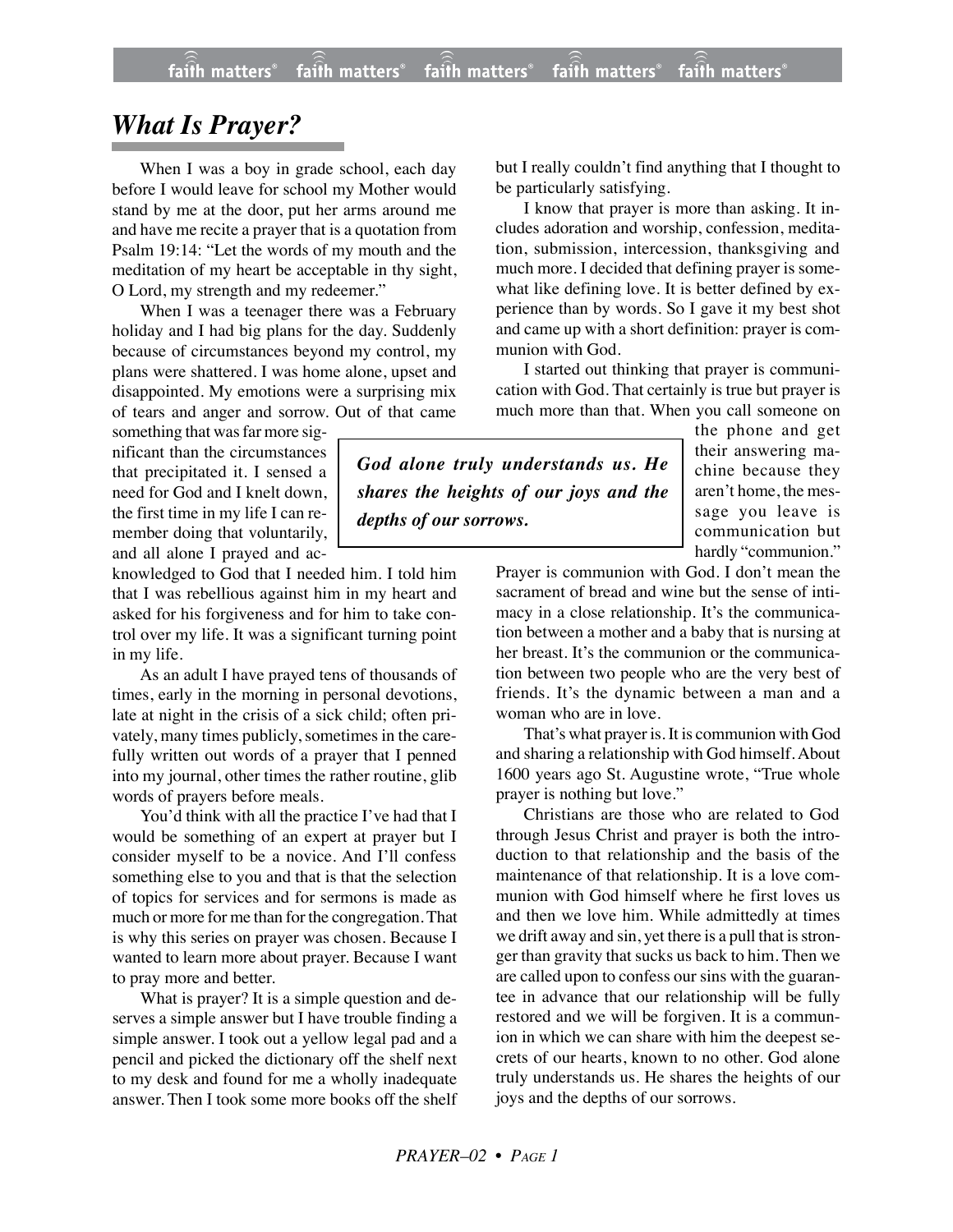Prayer is an intimate connectedness with God. It is the language of the soul as it talks to God and hears him in return. Prayer is sharing this relationship in words, sometimes in thoughts, sometimes in songs, sometimes in silence. Prayer is the language of the soul communicating with God himself.

There is so much to be said about prayer. You read the Bible and prayer is like a thread that is woven through every book and almost every story. Over the last two thousand years there have been thousands of books written on the subject of prayer and they have not begun to exhaust all that can be said and understood. But when it comes to the basics, to the essentials of prayer, we must go back to Jesus Christ. For to be a Christian is to pattern one's life after Jesus and to pray is to pray as Jesus prayed.

From the beginning of his public ministry, prayer characterized Jesus' life. For example, Luke 3:21 describes crowds of people being baptized in the Jordan River by John, Jesus' cousin. Just as Jesus calls us to be baptized in order to identify with him, he chose to be identified with us in baptism. John was reluctant. Although he had baptized hundreds of other people it seemed inappropriate to baptize Jesus, but Jesus insisted and so there in the Jordan River he was baptized by John. As Jesus was being baptized we are told that he prayed. He wasn't thinking about the temperature or the depth of the water or what the other people were thinking or how he looked. Throughout the entire experience of baptism Jesus was praying and communing with God. And a stunning thing happened:

*As he was praying, heaven was opened and the Holy Spirit descended on him in bodily form like a dove. And a voice came from heaven: "You are my Son, whom I love; with you I am well pleased."*

That's what prayer is. It is the key that opens up heaven. Prayer is something that touches the very heart of God. Prayer is two-way communion of love and relationship. There is no record of what Jesus said in his prayer — perhaps it was too private for us to know. What is important is that he prayed. And so for we Christians who pattern our lives and our prayers after Christ, prayer is love communion with God that is the key that unlocks heaven.

But that was just the beginning. Just as people today love to know about the private lives of the rich and famous, people have always been curious about the life of Jesus. Mark 1:35 gives a fascinating insight into the private life of Jesus: "Very early in the morning, while it was still dark, Jesus got up, left the house and went off to a solitary place, where he prayed."

This is an especially amazing declaration in light of how Jesus spent the day before. When you read the rest of the first chapter of Mark, you discover that the previous day he had preached to crowds in the synagogue, expelled a demon from a hostile man and was constantly pursued by people seeking his attention. The word had spread that Jesus was in town and although he had been physically and spiritually drained and was seeking rest in a private home, the people still came, wanting their questions answered, wanting to be healed, wanting to see and touch him. When he went to bed that night he must have absolutely exhausted. Then early the next morning, before dawn, after that kind of a day, he gets up and goes to a solitary place in order to pray.

We sometimes think of Jesus in his humanity as somehow stronger than we are but that is a false assumption. He got tired as we do, he had emotions as we have emotions and when his days were long and he was tired, it was hard for him to get up the next day.

I try to understand a little bit of what Jesus faced although I think I have never faced a day quite like that day. I preach several times on Sunday mornings and that for me is a draining experience. By noon on Sunday I am not good for much of anything. It's as if I've done a week's work. I'm tired out.

Like Jesus, you and I have been confronted by difficult people, people who are in your face, yelling at you, people who are full of evil and it is as if you are dealing with the devil in person. And even if you come out okay, you can hardly move or talk after that kind of ordeal. We understand with Jesus what it is like to have one of those awful, memorable days of dealing with children and parents, sickness, or difficulties at work — until by the end of the day you just plop on the bed wondering what more could happen.

When Jesus got up the next morning I'm sure it was not an easy thing for him to do. When he went to pray I suspect that he was drowsy at best. I might go so far as to think that when he prayed his prayers some of his sentences were never finished because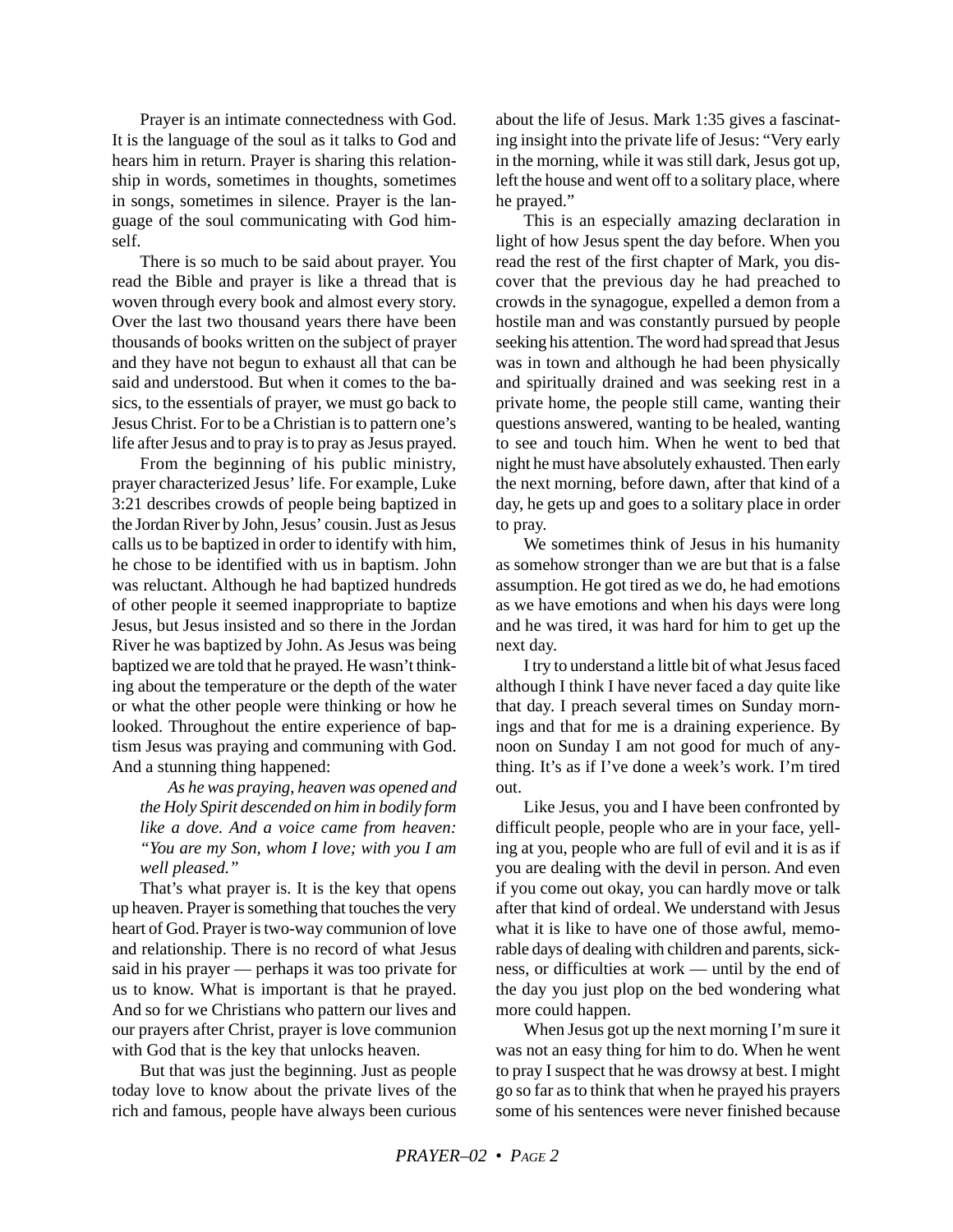he dosed off, simply from the exhaustion of the day.

I'm not suggesting that when we have our difficult days that we need to set the alarm before dawn, nor that there is anything more virtuous about praying before the sun rises. But if as Christians we are to pattern our lives after the Christ then prayer must also be a priority for us.

I like the title of Bill Hybels' little book, Too Busy Not To Pray. That's a great description of Jesus and the pattern he set for us. He recognized that when he was up against the wall with life's circumstances that he needed to pray all the more.

Luke 5:16 tells us that after a draining and busy day "Jesus often withdrew to lonely places and prayed." Jesus gave priority to privacy in his prayer life. Not that he didn't pray in public because he did. A number of his public prayers are recorded in the Bible. But it's almost as if the prayers of Jesus were like an iceberg with only the small tip showing above the surface while there was this huge structure down below that was in private. No one could see it yet it supported what could be seen. All of the miracles that he did, all of the knowledge and resources that God provided for him, all of that was based upon not what happened in public but what happened in private.

When his followers came and asked him, "How are we supposed to pray? Teach us to pray," Jesus said in Matthew 6:6, "When you pray, go into your own room, close the door and pray to your Father, who is unseen. Then your Father, who sees what is done in secret, will reward you." Jesus' private relationship with God fueled the rest of his life in public. That's the pattern for us to follow. The combination of the priority and the privacy of prayer gives the best of relationships with God and fuels us for everything else in our lives.

In Luke 6:12 there is another insight into Jesus' practice of prayer. It tells about when he made an extremely important decision, perhaps one of the most important of his entire career. It was the day

when he picked his disciples — the ones who would communicate his message to the rest of the world and to future generations. On that day he wisely chose Matthew who wrote his biography, Peter who would make the insightful declaration that "You are the Christ" and would write part of the New Testament as well. He chose John, another of his biographers, Thomas who would first appear to be the ultimate doubter but eventually would become the apostle to Asia and India. What's amazing is that before Jesus made this important decision, he spent the entire night in prayer. He went out to a mountainside and spent the night praying to God and when morning came he called his disciples to him and chose twelve of them.

That's what Christians are to do — pray significantly before making big, important decisions. It may not be all night, although that could be a very healthy practice. Wouldn't it be great if every Christian were to devote an entire night to prayer, to seek the mind of God and the direction to go before getting married, accepting or quitting a job, starting a business or filing for divorce? Imagine if all of the decisions that we made in life followed the pattern of Jesus Christ who prayed before he decided anything important.

Last Wednesday Charleen and I had breakfast with a couple in Wisconsin and in the course of the breakfast table conversation he asked my advice about something. His response to my suggestion was, "Before I could make a decision like that I would have to pray about it for two or three days first." I liked that — it is a communion with God that shows dependence on the Lord rather than independence from the Lord.

It was several years ago that the members of Wooddale Church voted that I become senior pastor of this church. It was a major decision both for Wooddale and for me and my family. One of the most comforting and exciting parts of the call was the information that long before they ever heard my name, over 400 Wooddalers had committed in writ-

*The combination of the priority and the privacy of prayer gives the best of relationships with God and fuels us for everything else in our lives.*

ing to daily prayer that the right decision would be made. We who are Christians, who pattern our lives after Jesus Christ, would do well to so prepare for all the important decisions of our lives.

There is one more part to Jesus' biography that helps us see his pattern for prayer. Matthew 26:36- 44 is a part of the New Testament that I always read with difficulty for it was a time of great pain and great sorrow in Jesus' life. It was the night before